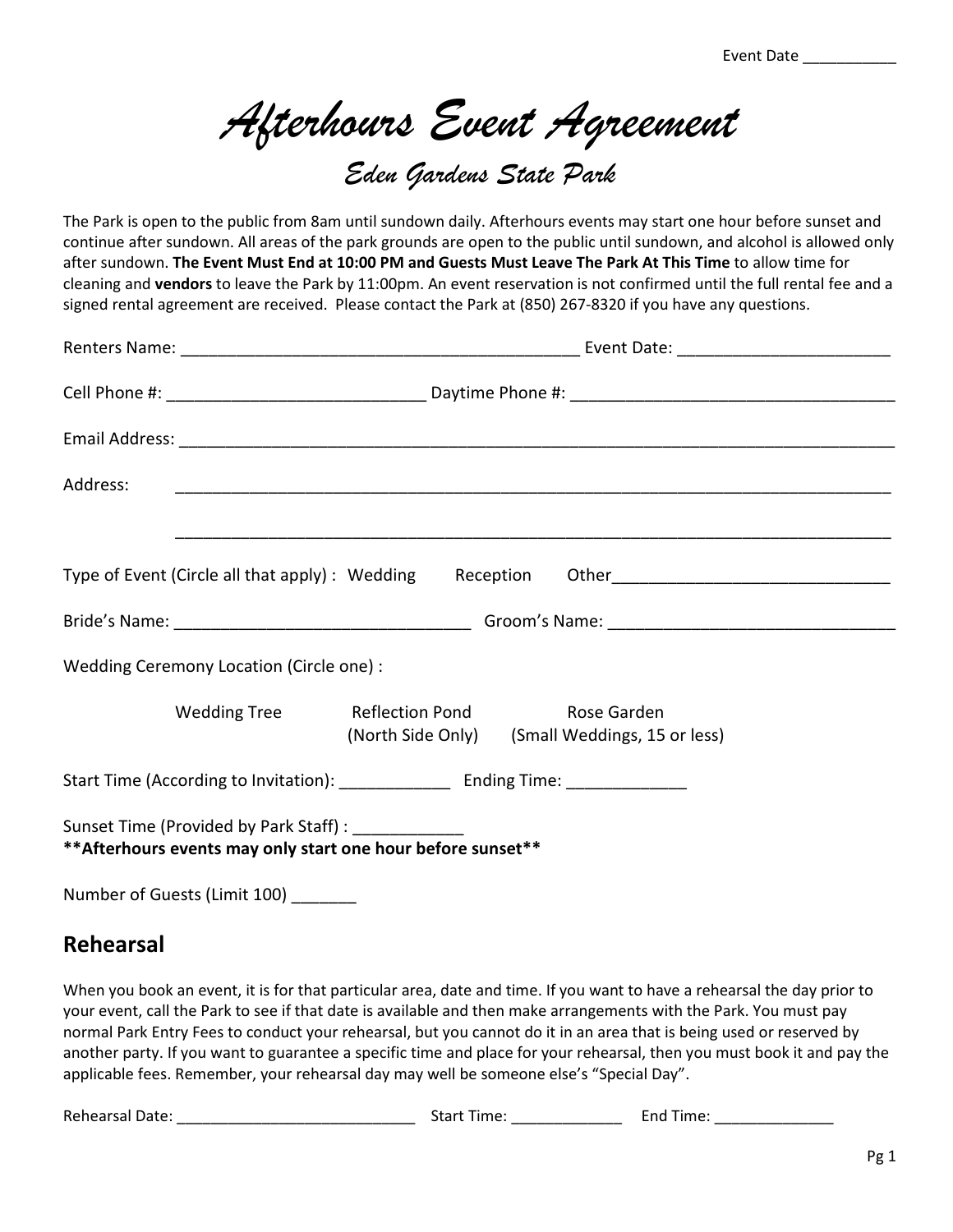## **Rental Fee**

Rental fees include all applicable taxes, park entrance fees for all guests, and security staff. If for any reason cancellation is necessary, a six-month notice and the rental fee receipt are required for a refund. There are NO refunds under the six month notice. The only exceptions would be made due to park emergencies and/or emergency park closures.

|                                         | Grounds with Pavilion/paver area, up to 100 guests               |                                                                                                           |  |
|-----------------------------------------|------------------------------------------------------------------|-----------------------------------------------------------------------------------------------------------|--|
|                                         | Checks should be written to the "Friends of Eden" and mailed to: | Eden Gardens State Park<br>Attn: Event Coordinator<br>181 Eden Gardens Rd.<br>Santa Rosa Beach, Fl. 32459 |  |
| Total Due at time of booking: \$2750.00 | Full payment must be received upon booking event.                |                                                                                                           |  |
|                                         | Amount Paid: Date Paid:                                          | Cash/Check or Money Order #:                                                                              |  |
| Payment Received by:                    |                                                                  | Date:                                                                                                     |  |

## **General Set Up & Cleaning (Renter must initial on each line)**

Renter must notify the Park if all vendors' names and phone numbers 30 days prior to the event. Please circle the items you will bring for your event.

Tables Chairs Decorations Flowers Music Dance Floor Food Lighting

 \_\_\_\_\_ You have access to the Park to set up for your event at 10:00am on the day of your event. Renter is responsible for the set-up and take-down of all items.

A staked down tent, up to a maximum of 40' x 60', over the pavers by the pavilion is allowed. For safety sake, ALL tables must be contained within the paver area near the pavilion. Picnic tables cannot be relocated and are not to be moved from the general park use areas.

Only use free standing decorations. Poles in the ground are only allowed by the pavers next to the pavilion. Nothing should be staked in other areas of the park. Small shepherd hooks are acceptable.

Nothing will be hung, tied, stapled, nailed or attached to any tree or bush.

The Wesley House, and the areas in front of the House or in between the House and the Reflection Pond cannot be reserved. The Wesley House and Pavilion will be decorated inside and outside 10 days prior to Thanksgiving. Holiday decorations will not be removed. The amphitheater, waterfront or bayou area may not be used after park closing time.

\_\_\_\_\_ Vendors/Renters must bag all trash at the end of the event and dispose of it properly in the dumpster. Cardboard boxes must be broken down before disposal. Unused ice may be poured on the dirt or gravel, not on the grass or bushes.